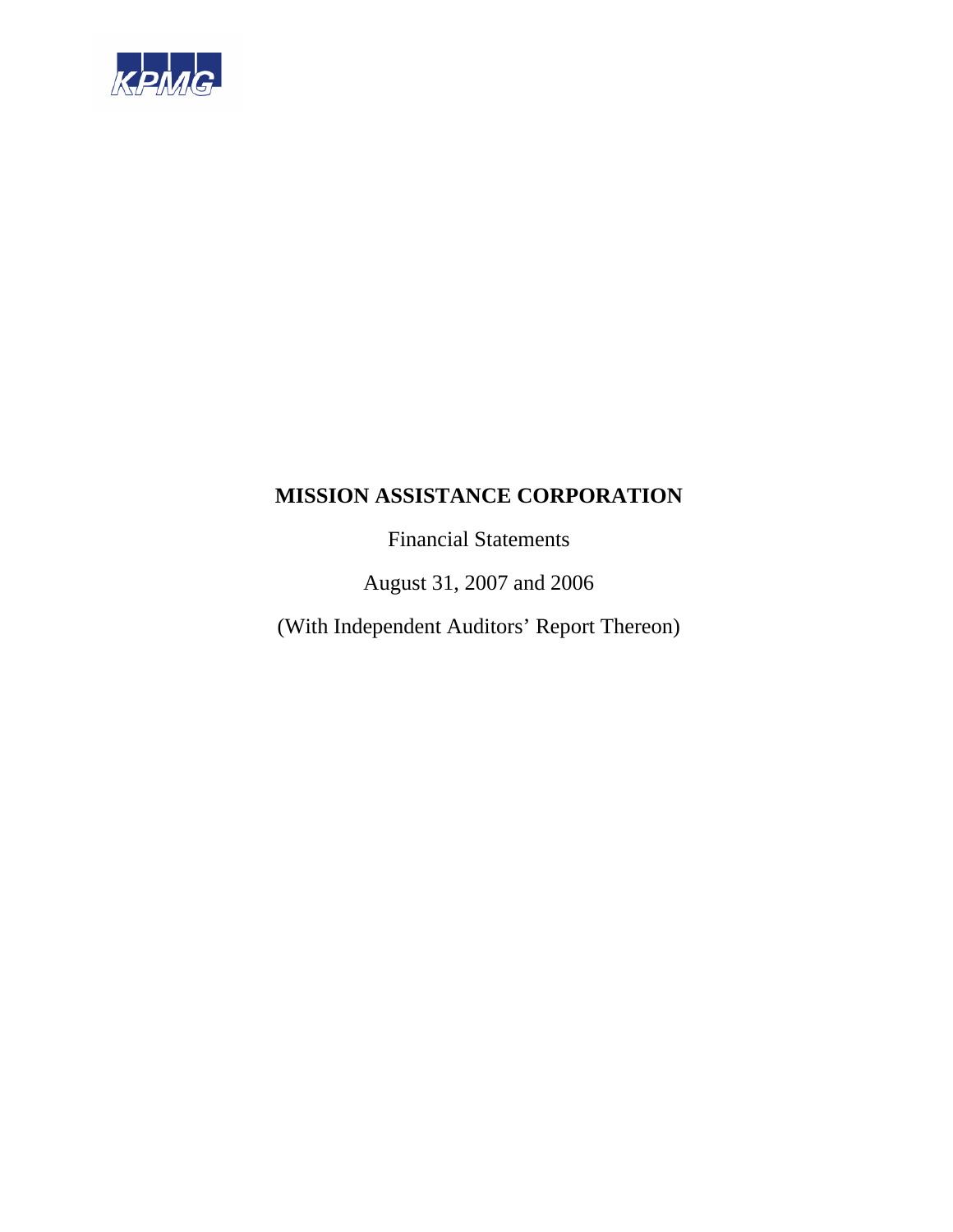

**KPMG LLP** 345 Park Avenue New York, NY 10154

### **Independent Auditors' Report**

The Board of Directors Mission Assistance Corporation:

We have audited the accompanying statements of financial position of the Mission Assistance Corporation (MAC) as of August 31, 2007 and 2006, and the related statements of activities and cash flows for the years then ended. These financial statements are the responsibility of MAC's management. Our responsibility is to express an opinion on these financial statements based on our audits.

We conducted our audits in accordance with auditing standards generally accepted in the United States of America. Those standards require that we plan and perform the audit to obtain reasonable assurance about whether the financial statements are free of material misstatement. An audit includes consideration of internal control over financial reporting as a basis for designing audit procedures that are appropriate in the circumstances, but not for the purpose of expressing an opinion on the effectiveness of MAC's internal control over financial reporting. Accordingly, we express no such opinion. An audit also includes examining, on a test basis, evidence supporting the amounts and disclosures in the financial statements, assessing the accounting principles used and significant estimates made by management, as well as evaluating the overall financial statement presentation. We believe that our audits provide a reasonable basis for our opinion.

In our opinion, the financial statements referred to above present fairly, in all material respects, the financial position of the Mission Assistance Corporation as of August 31, 2007 and 2006, and the changes in its net assets and its cash flows for the years then ended in conformity with U.S. generally accepted accounting principles.



March 31, 2008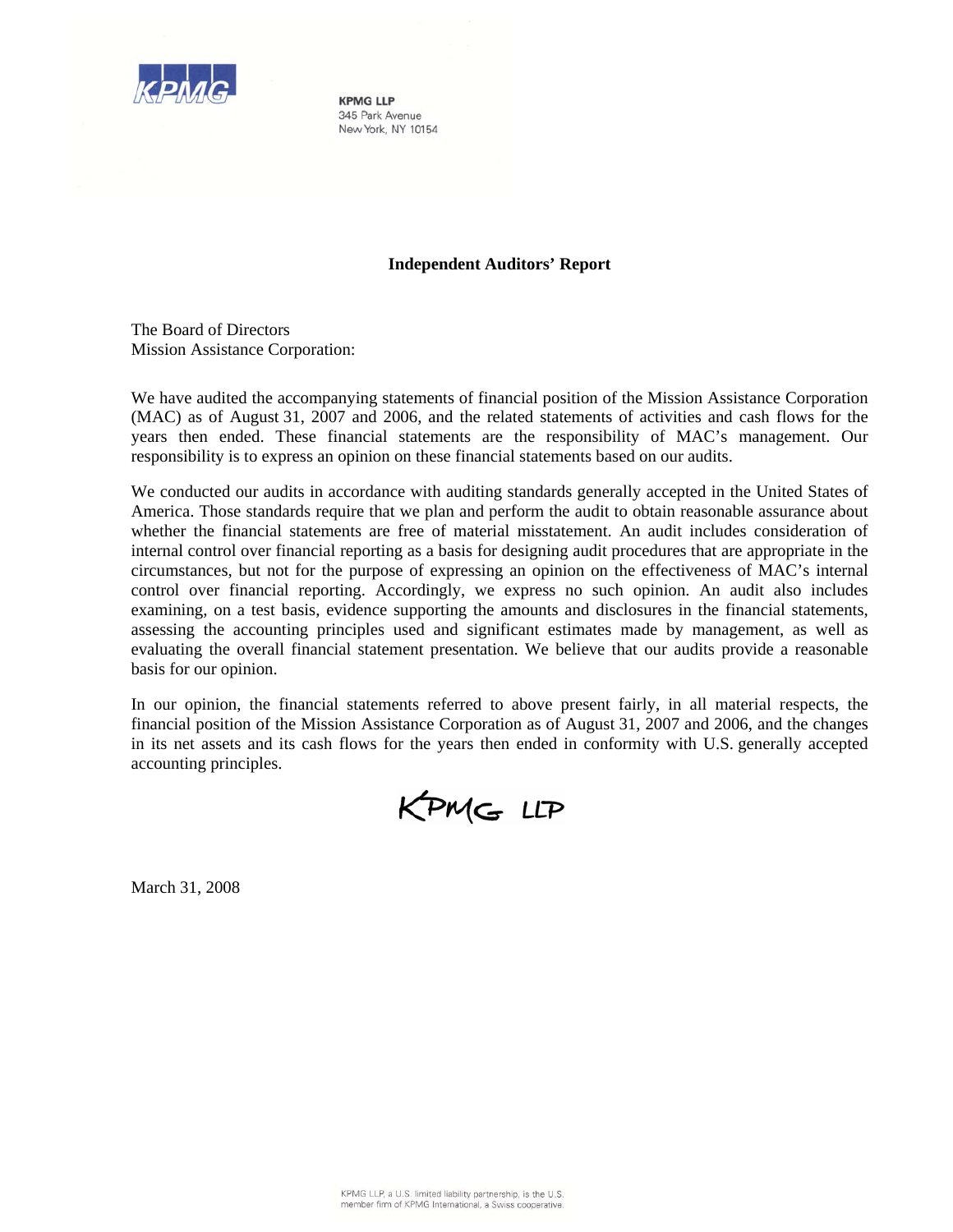# Statements of Financial Position

August 31, 2007 and 2006

| <b>Assets</b>                                             | 2007          | 2006      |
|-----------------------------------------------------------|---------------|-----------|
| Cash and cash equivalents                                 | \$<br>160,198 | 7,000     |
| Investments (note 3)                                      | 5,935,939     | 4,681,206 |
| Mission fees receivable from Unitas Investment Fund, Inc. |               | 276,042   |
| Interest receivable from parishes (note 4)                | 39,381        | 7,210     |
| Loans receivable from parishes (note 4)                   | 1,826,379     | 1,377,860 |
| Total assets                                              | 7,961,897     | 6,349,318 |
| <b>Liabilities and Net Assets</b>                         |               |           |
| Liabilities:                                              |               |           |
| Due to other Diocesan Organizations (note 7)              | \$<br>572,345 |           |
| Grant payable (note 6)                                    | 507,811       |           |
| Total liabilities                                         | 1,080,156     |           |
| Net assets – unrestricted                                 | 6,881,741     | 6,349,318 |
| Total liabilities and net assets                          | 7,961,897     | 6,349,318 |

See accompanying notes to financial statements.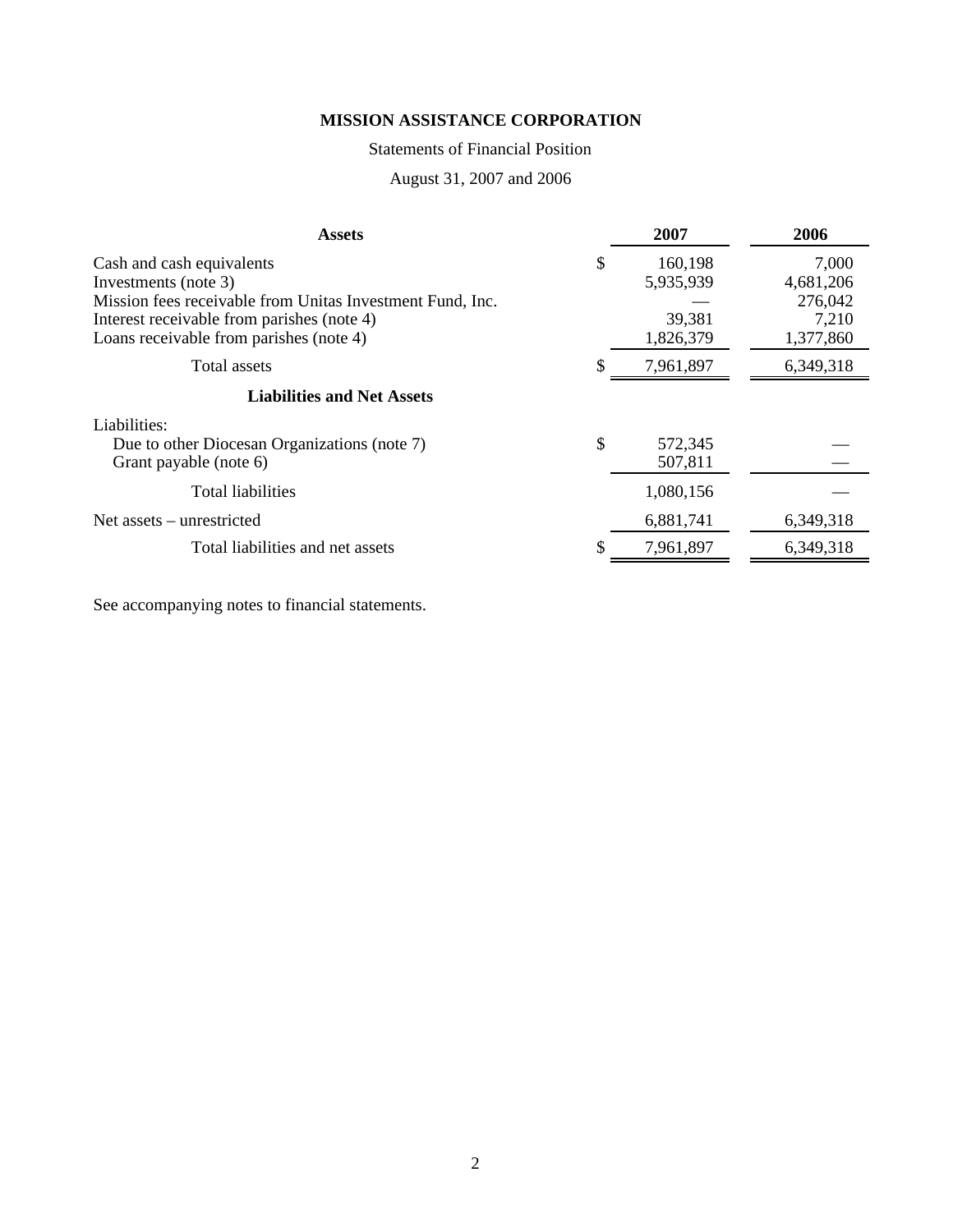# Statements of Activities

# Years ended August 31, 2007 and 2006

|                                                            | 2007          | 2006      |
|------------------------------------------------------------|---------------|-----------|
| Revenues:                                                  |               |           |
| Mission fees (note 3)                                      | \$<br>817,839 | 736,704   |
| Net appreciation in fair value of investments              | 330,947       | 234,574   |
| Interest income on loans receivable                        | 114,604       | 7,210     |
| Imputed interest (note 4)                                  | 33,424        | 17,875    |
| Accreted income on acquired loans and receivables (note 4) | 228,802       |           |
| Other income                                               |               | 7,000     |
| Total revenues                                             | 1,525,616     | 1,003,363 |
| Expenses:                                                  |               |           |
| Forgiveness of parish loans (note 4)                       | 169,127       | 14,334    |
| Direct grants to parishes (note 5)                         | 783,642       |           |
| Interest grant (note 4)                                    | 33,424        | 17,875    |
| Professional fees                                          | 7,000         |           |
| Total expenses                                             | 993,193       | 32,209    |
| Excess of revenues over expenses before grant from         |               |           |
| the Diocese of Rockville Centre                            | 532,423       | 971,154   |
| Grant from the Diocese of Rockville Centre (note 1)        |               | 5,378,164 |
| Increase in net assets                                     | 532,423       | 6,349,318 |
| Net assets at beginning of year                            | 6,349,318     |           |
| Net assets at end of year                                  | 6,881,741     | 6,349,318 |

See accompanying notes to financial statements.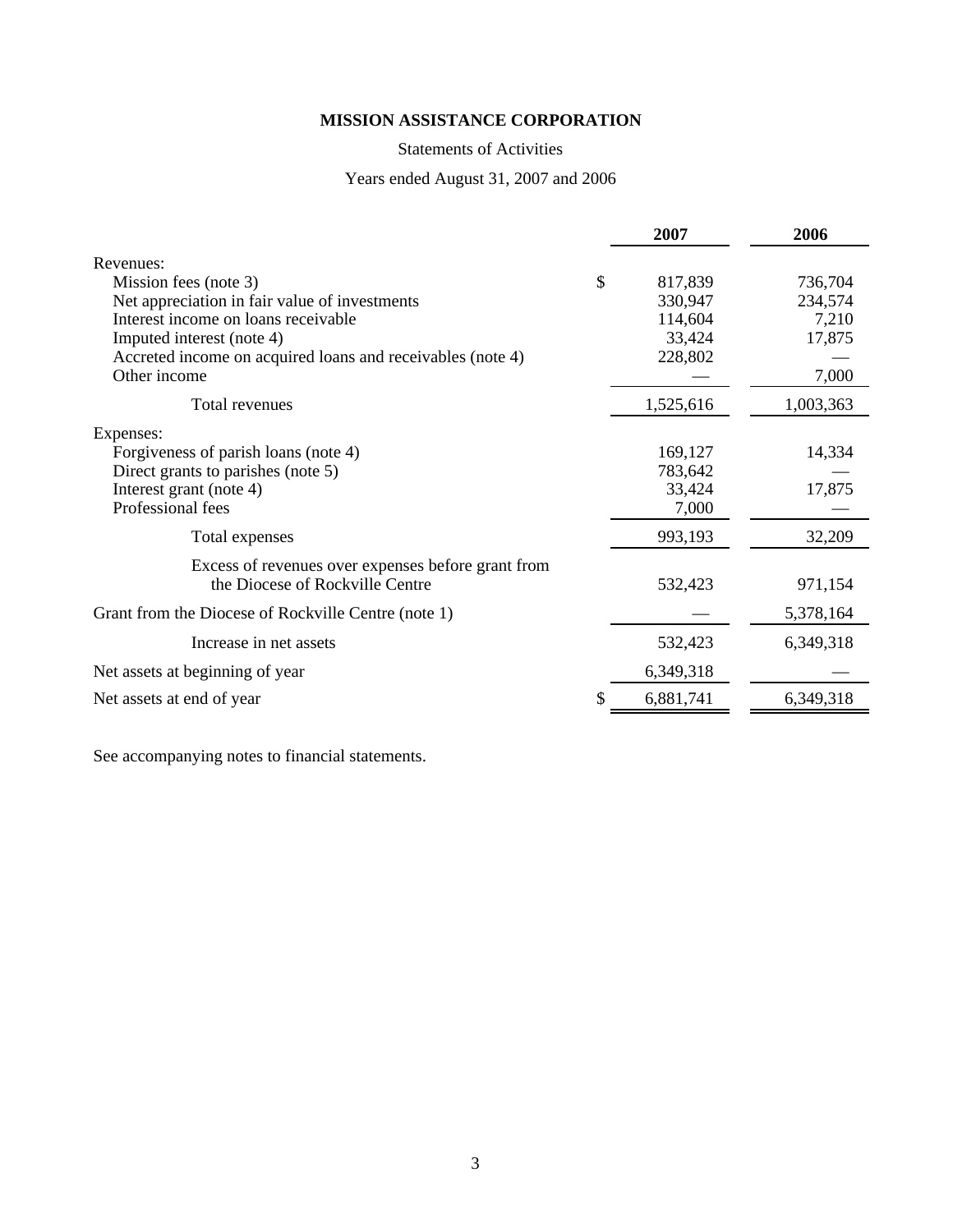# Statements of Cash Flows

# Years ended August 31, 2007 and 2006

|                                                             | 2007          | 2006        |
|-------------------------------------------------------------|---------------|-------------|
| Cash flows from operating activities:                       |               |             |
| Increase in net assets                                      | \$<br>532,423 | 6,349,318   |
| Adjustments to reconcile increase in net assets to net cash |               |             |
| provided by operating activities:                           |               |             |
| Contributed investments                                     |               | (5,378,164) |
| Loan forgiveness                                            | 169,127       | 14,334      |
| Net appreciation in fair value of investments               | (330, 947)    | (234, 574)  |
| Decrease (increase) in mission fees receivable from         |               |             |
| Unitas Investment Fund, Inc.                                | 276,042       | (276, 042)  |
| Increase in interest receivable from parishes               | (32,171)      | (7,210)     |
| Increase in due to other Diocesan Organizations             | 572,345       |             |
| Increase in grant payable                                   | 507,811       |             |
| Net cash provided by operating activities                   | 1,694,630     | 467,662     |
| Cash flows from investing activities:                       |               |             |
| Purchases of investments                                    | (1,778,075)   | (540, 662)  |
| Proceeds from sales of investments                          | 854,289       | 1,472,194   |
| Purchases of loans from Diocese                             | (830,038)     |             |
| Originated loans to parishes                                | (673, 563)    | (1,472,194) |
| Parish loan payments                                        | 885,955       | 80,000      |
| Net cash used in investing activities                       | (1,541,432)   | (460, 662)  |
| Net increase in cash and cash equivalents                   | 153,198       | 7,000       |
| Cash and cash equivalents at beginning of year              | 7,000         |             |
| Cash and cash equivalents at end of year                    | 160,198       | 7,000       |

See accompanying notes to financial statements.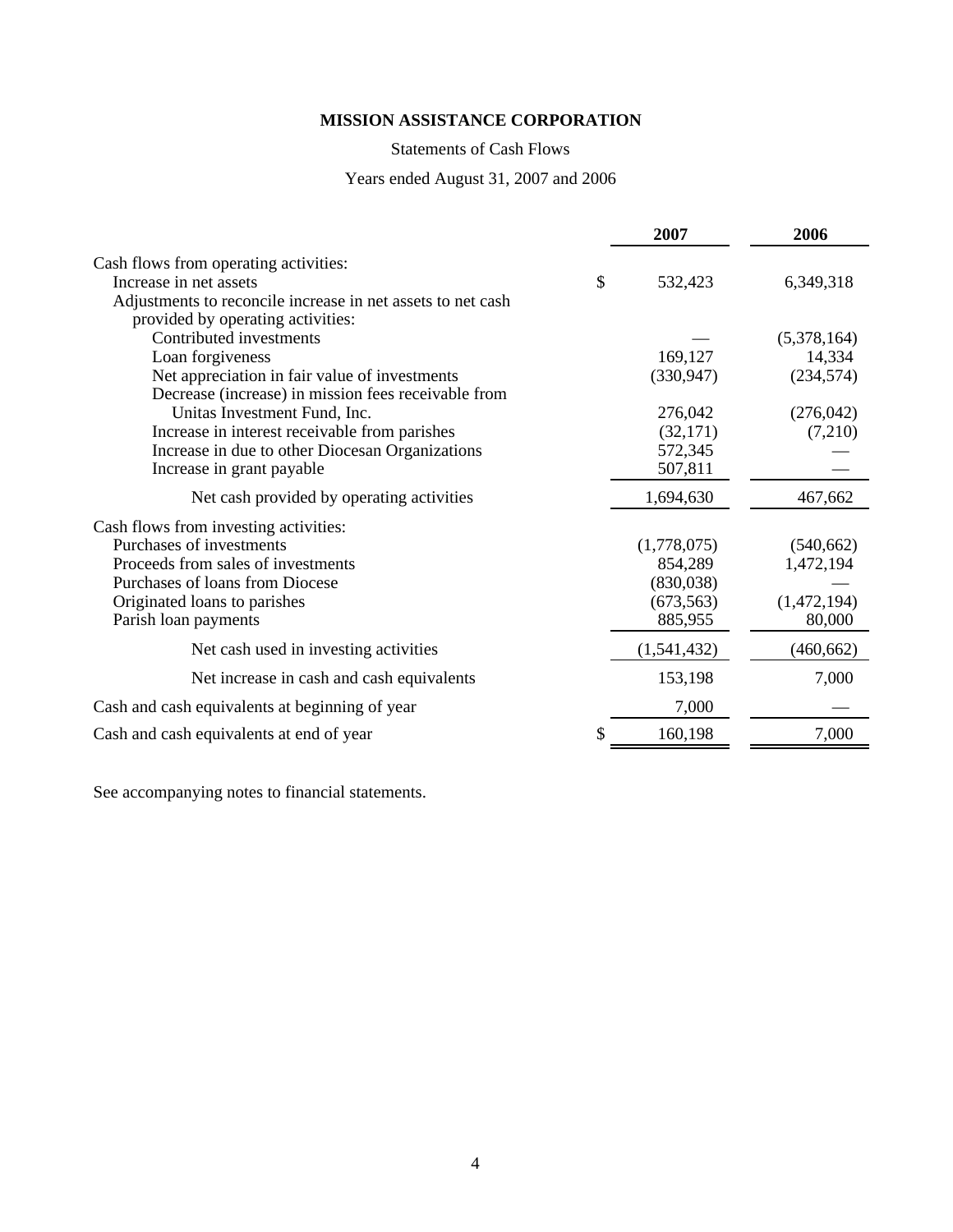Notes to Financial Statements August 31, 2007 and 2006

## **(1) Organization**

Mission Assistance Corporation (MAC) is a not-for-profit corporation organized under the laws of the State of New York. MAC was established on September 1, 2005 by a transfer of \$5,378,164 of investments from the mission fund of the Diocesan Deposit and Loan Account of the Administrative Offices of the Roman Catholic Diocese of Rockville Centre, a related party, for the purpose of administering loans to parishes in need. Such loans may be for, but not limited to, short-term bridge financing, construction and repairs. In addition, MAC periodically provides financial grants to parishes that without such grants would be unable to fulfill the mission of the Church.

MAC is classified as a  $501(c)(3)$  organization and is exempt from Federal income taxes under Section 501(a) of the Internal Revenue Code and a similar provision of the New York State income tax laws.

### **(2) Summary of Significant Accounting Policies**

### *(a) Basis of Presentation*

The accompanying financial statements have been prepared in accordance with U.S. generally accepted accounting principles using the accrual basis of accounting. Accordingly, MAC's financial statements distinguish between unrestricted, temporarily restricted and permanently restricted net assets, based upon the existence or absence of donor-imposed restrictions, as follows:

*Unrestricted net assets* – include amounts that have not been donor-restricted and are available for use in carrying out the general operations of MAC.

*Temporarily restricted net assets* – include amounts that have been limited by donor-imposed stipulations that either expire with the passage of time or can be fulfilled and removed by the actions of MAC pursuant to those stipulations.

*Permanently restricted net assets* – include amounts whereby donors have stipulated that the principal contributed be maintained in perpetuity.

MAC did not have any temporarily or permanently restricted net assets as of and for the years ended August 31, 2007 and 2006.

#### *(b) Cash Equivalents*

Cash equivalents are comprised of highly liquid instruments with original maturities of three months or less, except for those instruments held by investment managers for long-term investment purposes.

#### *(c) Loans to Parishes*

Loans are evaluated individually for impairment in accordance with Statement of Financial Accounting Standards No. 114, *Accounting by Creditors for Impairment of a Loan – An Amendment of FASB Statements No. 5 and 15*. As of August 31, 2007 and 2006, no loans are considered impaired and no allowance has been established.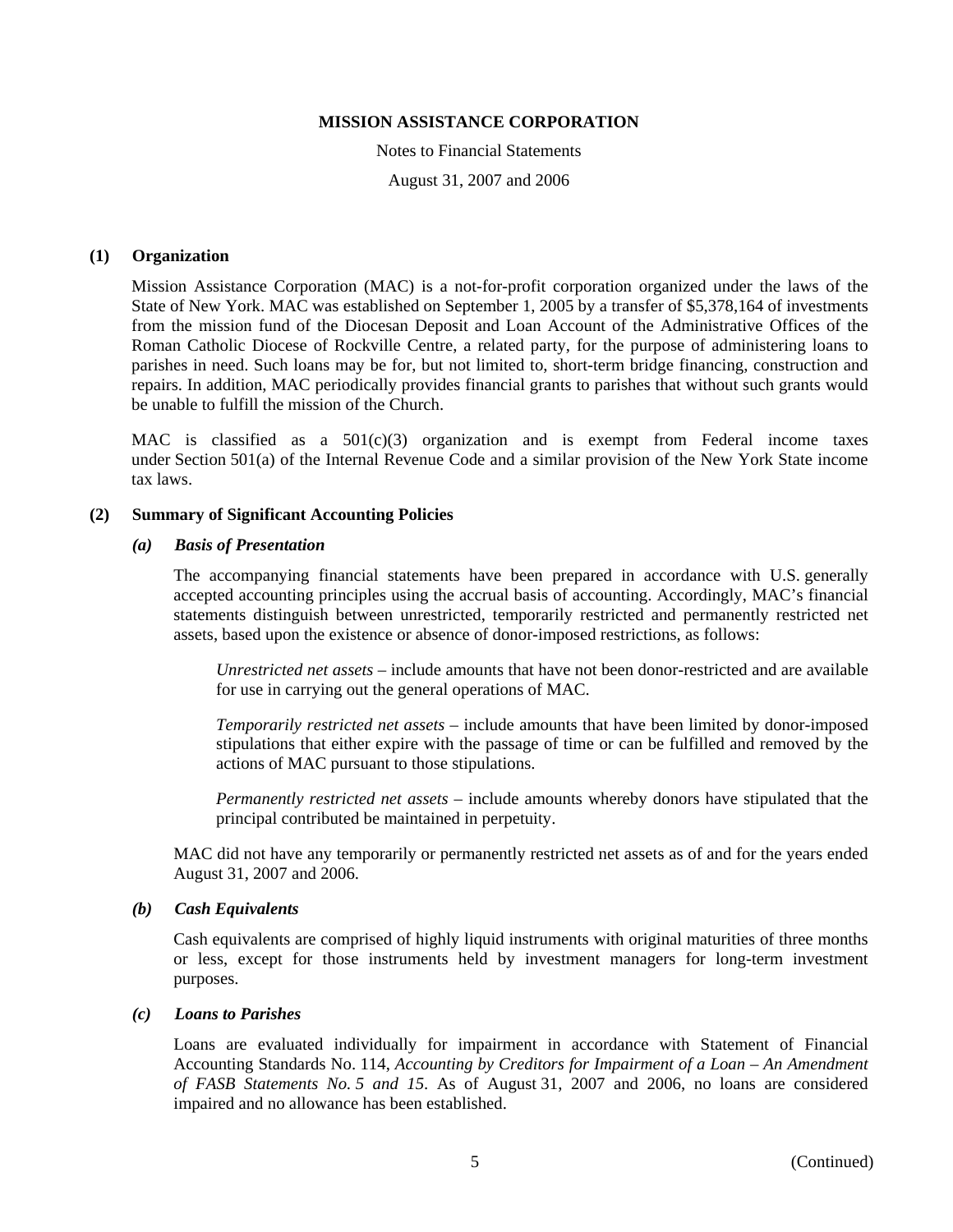Notes to Financial Statements August 31, 2007 and 2006

### *(d) Use of Estimates*

The preparation of financial statements in conformity with U.S. generally accepted accounting principles requires management to make estimates and assumptions that affect the reported amounts of assets and liabilities and disclosure of contingent assets and liabilities at the date of the financial statements and the reported amounts of revenues and expenses during the reporting period. Actual results could differ from those estimates.

#### **(3) Investments and Mission Fee**

MAC's investments are in a pooled investment fund held by Unitas Investment Fund, Inc. (Unitas), a separately incorporated, nonregulated investment fund organized to provide investment options to Roman Catholic organizations in the Diocese of Rockville Centre. Unitas offers investment options to participants including a short-term enhanced cash fund, fixed income and equity offerings. The investments in Unitas are carried at fair value based principally upon the quoted market prices of the underlying assets of the fund. A "mission fee" is deducted from the investment performance of all participants for the purpose of funding the mission component, provided the fund had a positive return. The mission fee is payable to MAC and is recognized by MAC as it is earned. The rates range from 0.05% to 0.5% annually depending upon the investment options chosen.

Due to the level of risk associated with certain investment securities, it is reasonably possible that changes in the values of investment securities will occur in the near term and such changes could materially affect the amounts reported in the accompanying financial statements.

At August 31, 2007 and 2006, investments were comprised of the following:

|                          | 2007      | 2006      |
|--------------------------|-----------|-----------|
| Unitas Short-Term Fund   | 2.977.135 | 2,993,313 |
| Unitas Balanced Fund     | 2,927,264 | 1,687,893 |
| Unitas Fixed Income Fund | 31.540    |           |
| Total investments        | 5.935.939 | 4,681,206 |

#### **(4) Receivables from Parishes**

#### *(a) Loans Receivable from Parishes*

Principal payments on loans may be scheduled monthly, quarterly, annually, or at maturity only; such terms are negotiated on a loan-by-loan basis between MAC and the individual parish. Parishes retain the right to prepay their loans at any time without penalty. MAC retains the right to renegotiate a loan at any time prior to maturity.